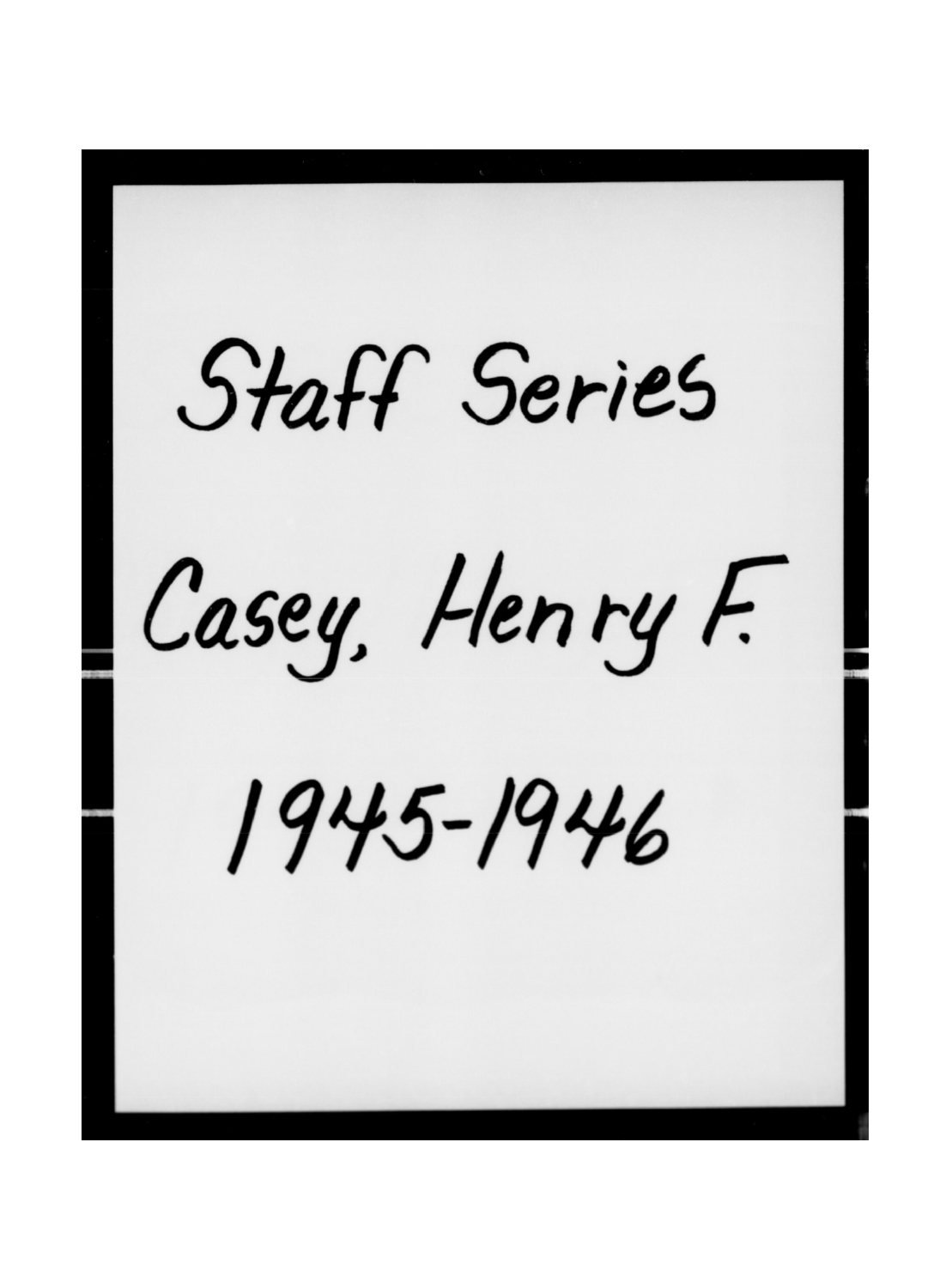438 Bowen Building, May 29, 1945.

**Contractor** 

ì.

**The State** 

Mr. John M. Gillespie, 222 East Michigan Street, Indianapolia, 4, Indiana.

Dear Sir and Brother:

**HFC:ng** 

録

ă

I am presenting herewith a statement of my expenses of a trip to Providence, Rhode Island and Boston, Massachusetts, May 5 to May 8, 1945. This trip was authorized by Frank Tobin to asaiat Local Union No. 251 in the preparation of their wage case before the Trucking Commission.

## EXPENSES TO PROVILENCE & BOSTON

| <i><b>Fay 5, 1945</b></i>                               |                   |                |
|---------------------------------------------------------|-------------------|----------------|
| Railroad Fare                                           | \$28.57           |                |
| Fed.Tax                                                 | 4.29              |                |
| Lover                                                   | 4.35              |                |
| <b>Tax</b>                                              | .55               |                |
| Coach Providence to Buston, May 6                       | .99               |                |
| Pullman Seat Boston to Washington                       | 4.76              | \$43.61        |
| (Includes lat class fare Boston to<br>Providence, R.I.) |                   |                |
| Taxi caba in Wasnington, D. C., May 5                   | $\frac{1}{2}$ .75 |                |
| Taxi cabe in Boston, May 7                              | 1.60              | 2.35           |
| Sunday dinner Boston                                    | \$1.60            |                |
| One smal Monday, Boston, May 7                          | .95               |                |
| Meal on train Buston to Vastington                      | 1.50              | 4.05           |
|                                                         |                   | <b>\$50.11</b> |

Frategnally yours, Henry Casey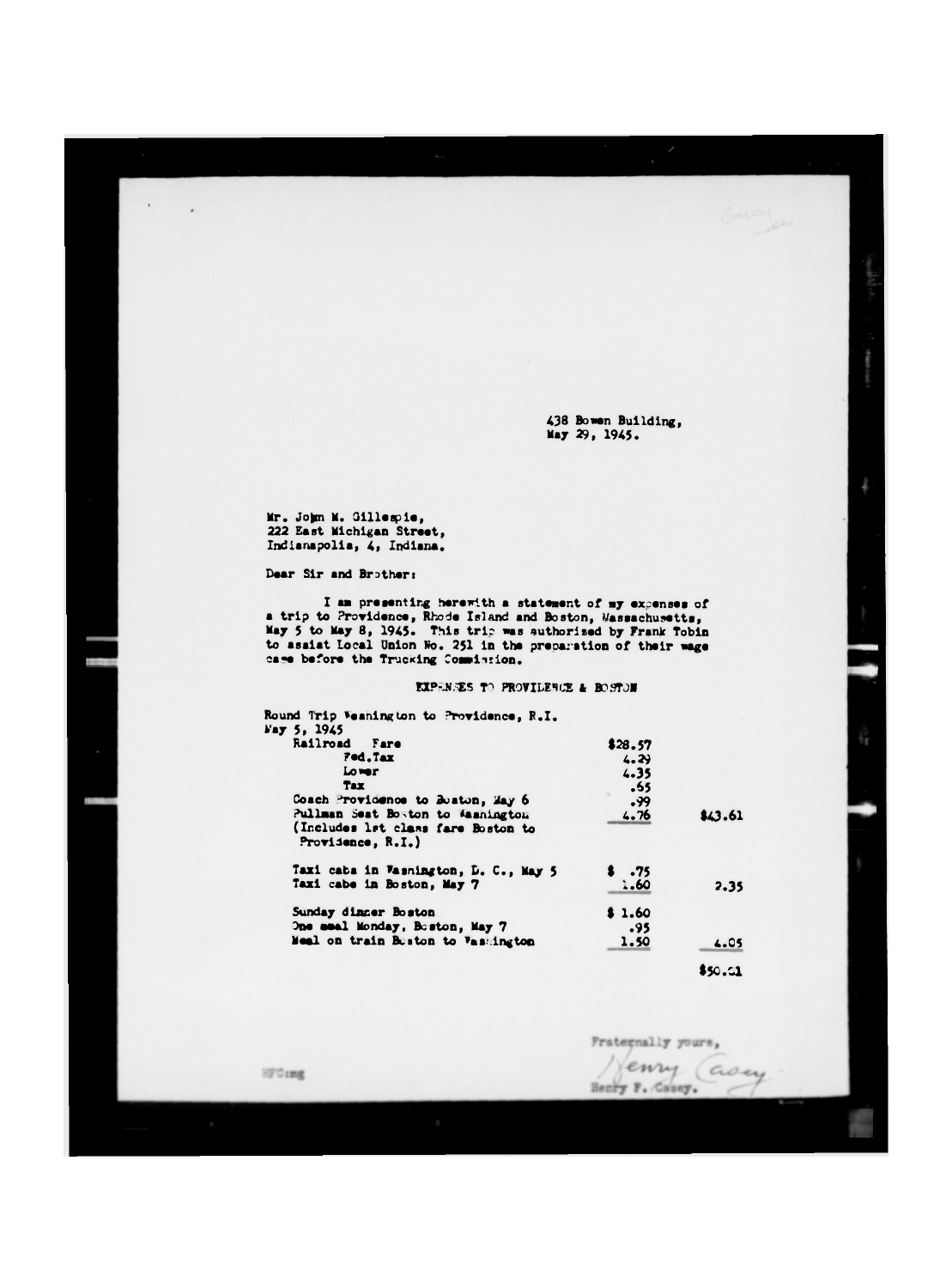May 31, 1945

Mr. Henry Casey<br>438 Bowen Building<br>Washington 5, D. C.  $\overline{\phantom{a}}$ 

Dear Sir and Brother:

Your letter received today addressed to Secretary Gillaspie outlining your expenses on a recent trip<br>to Providence and Boston. This is to advise you that<br>in the future you are to send all statements of this<br>nature of expenses to the General President's office.

Fraternally yours,

 $T \cup T$  : ER

ACTING FOR DANIEL J. TOBIN GEVERAL PRESIDENT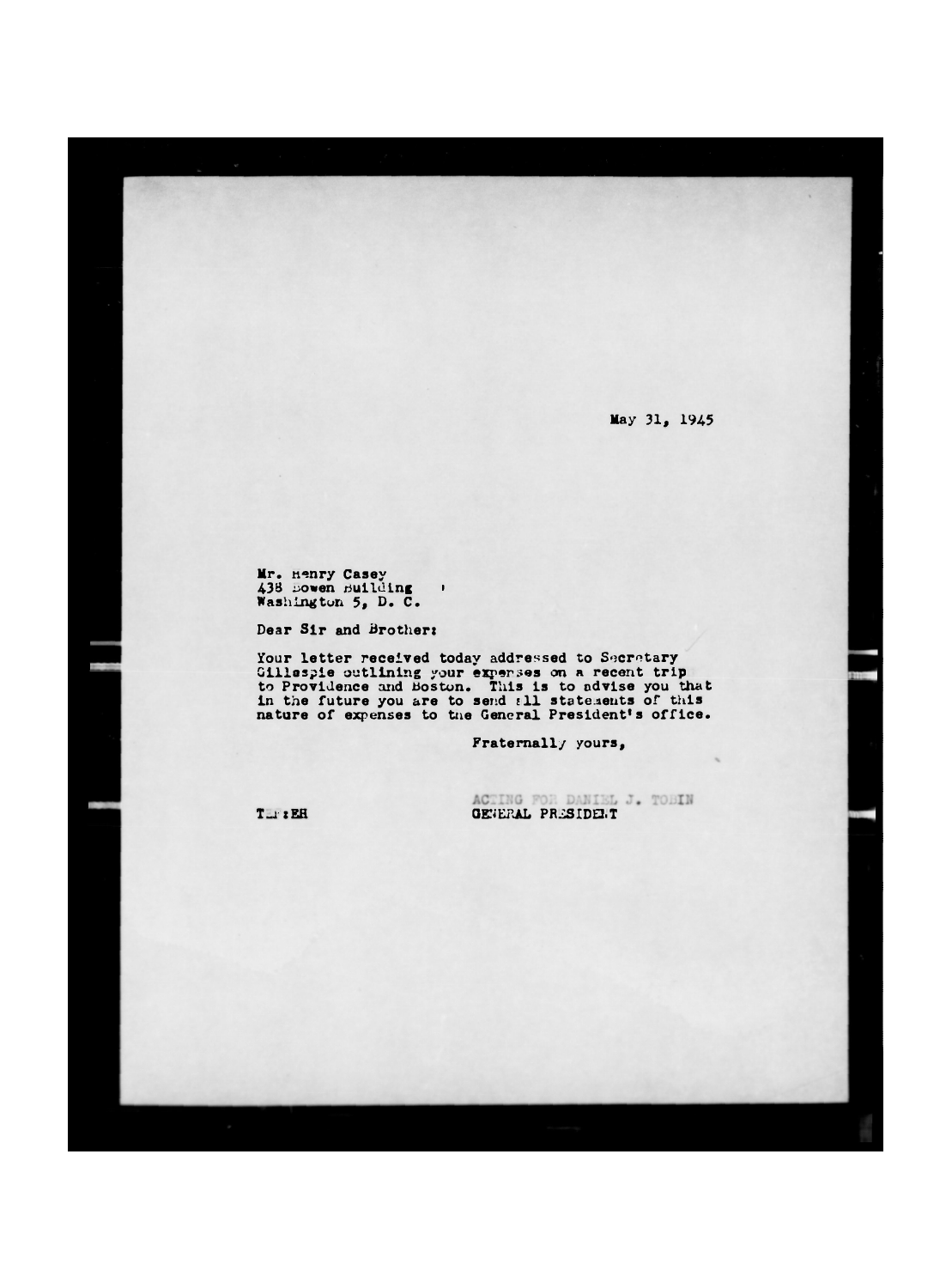September 24, 1946

TO ALL ORGANIZERS OF THE INTERNATIONAL UNION

## **Brothers:**

Under our constitution, a general organizer is entitled<br>to a certain amount of hotsl expenses. Organizers that<br>have been on for many years are entitled to the full<br>amount of \$12.00 a day. hanly a, pointed men, until they<br>a

Relative to staying overnight in hotels, the rule of this organization since its inception is that an organizer that is within forty or fifty miles of his home should riturn. home. Trans, ortetion is now of shell a nature that it is very easy to procure a conveyance to return neme. Many orginivers in shart distances use their own cars, and we allow them the rigular cost of trans, ortati n. This is all we can allow. Organizers that have a meeting in a term. fifty alles from home perhaps could not return home, especially if they muve a conference the next day.

Lately we have had some organizers charging notel bills shom we know from experience could riturn to their nodes -shart distances of fifty or sixty miles.

Try and observe this procedure.

Fratesnally yours,

GENERAL PRECIDENT

DJT:MA:MW A M